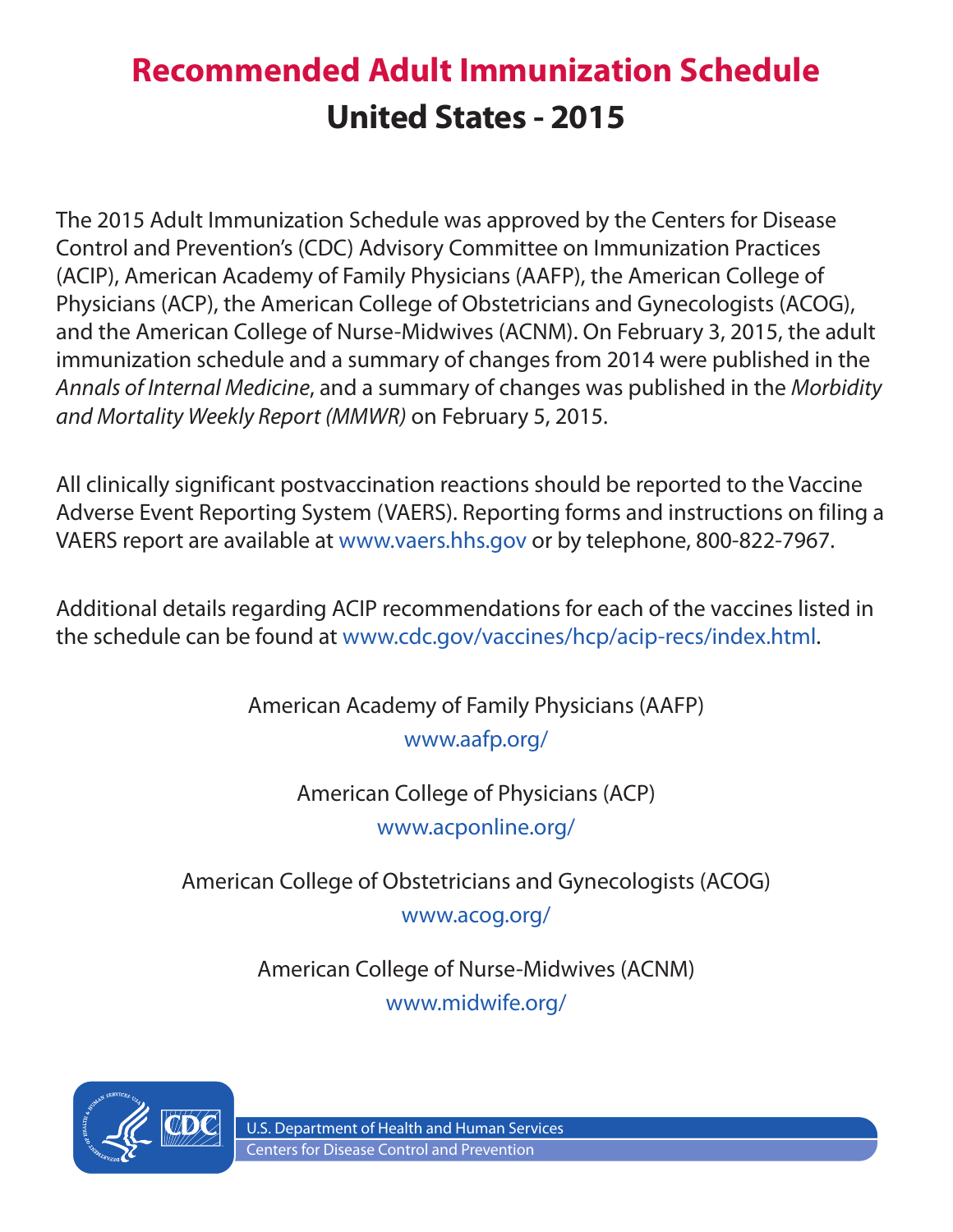# **Recommended Adult Immunization Schedule—United States - 2015**

**Note: These recommendations must be read with the footnotes that follow**

# **containing number of doses, intervals between doses, and other important information.**

# **Figure 1. Recommended adult immunization schedule, by vaccine and age group1**

| VACCINE $\blacktriangledown$<br>AGE GROUP ▶                                                                                                                                                                                         | 19-21 years                                                                    | 22-26 years     | 27-49 years  | 50-59 years     | 60-64 years | $\geq 65$ years |
|-------------------------------------------------------------------------------------------------------------------------------------------------------------------------------------------------------------------------------------|--------------------------------------------------------------------------------|-----------------|--------------|-----------------|-------------|-----------------|
| Influenza $^{\ast,2}$                                                                                                                                                                                                               |                                                                                | 1 dose annually |              |                 |             |                 |
| Tetanus, diphtheria, pertussis (Td/Tdap)*,3                                                                                                                                                                                         | Substitute 1-time dose of Tdap for Td booster; then boost with Td every 10 yrs |                 |              |                 |             |                 |
| Varicella <sup>*,4</sup>                                                                                                                                                                                                            |                                                                                |                 |              | 2 doses         |             |                 |
| Human papillomavirus (HPV) Female*,5                                                                                                                                                                                                |                                                                                | 3 doses         |              |                 |             |                 |
| Human papillomavirus (HPV) Male*,5                                                                                                                                                                                                  |                                                                                | 3 doses         |              |                 |             |                 |
| Zoster <sup>6</sup>                                                                                                                                                                                                                 |                                                                                |                 |              |                 |             | 1 dose          |
| Measles, mumps, rubella (MMR) <sup>*,7</sup>                                                                                                                                                                                        |                                                                                | 1 or 2 doses    |              |                 |             |                 |
| Pneumococcal 13-valent conjugate (PCV13)*,8                                                                                                                                                                                         |                                                                                |                 |              |                 | 1-time dose |                 |
| Pneumococcal polysaccharide (PPSV23) <sup>8</sup>                                                                                                                                                                                   |                                                                                |                 | 1 or 2 doses |                 |             | 1 dose          |
| Meningococcal*,9                                                                                                                                                                                                                    |                                                                                |                 |              | 1 or more doses |             |                 |
| Hepatitis A*,10                                                                                                                                                                                                                     |                                                                                |                 |              | 2 doses         |             |                 |
| Hepatitis $B^{\ast,11}$                                                                                                                                                                                                             |                                                                                |                 |              | 3 doses         |             |                 |
| <i>Haemophilus influenzae type b (Hib)</i> <sup>*,12</sup>                                                                                                                                                                          |                                                                                |                 |              | 1 or 3 doses    |             |                 |
| the state of the state of the state of the state of the state of the state of the state of the state of the state of the state of the state of the state of the state of the state of the state of the state of the state of t<br>. |                                                                                |                 |              |                 |             |                 |

\*Covered by the Vaccine Injury Compensation Program

**For all persons in this category who meet the age requirements and who lack documentation of vaccination or have no evidence of previous infection; zoster vaccine recommended regardless of prior episode of zoster**

Report all clinically significant postvaccination reactions to the Vaccine Adverse Event Reporting System (VAERS). Reporting forms and instructions on filing a VAERS report are available at<www.vaers.hhs.gov> or by telephone, 800-822-7967.

Information on how to file a Vaccine Injury Compensation Program claim is available at <www.hrsa.gov/vaccinecompensation> or by telephone, 800-338-2382. To file a<br>claim for vaccine injury, contact the U.S. Court of Federal C

**Recommended if some other risk factor is present (e.g., on the basis of medical, occupational, lifestyle, or other indication)**

**No recommendation**

Additional information about the vaccines in this schedule, extent of available data, and contraindications for vaccination is also available at<br><www.cdc.gov/vaccines>or from the CDC-INFO Contact Center at 800-CDC-INFO (800 Friday, excluding holidays.

Use of trade names and commercial sources is for identification only and does not imply endorsement by the U.S. Department of Health and Human Services.

The recommendations in this schedule were approved by the Centers for Disease Control and Prevention's (CDC) Advisory Committee on Immunization Practices<br>(ACIP), the American Academy of Family Physicians (AAFP), the Americ

#### **Figure 2. Vaccines that might be indicated for adults based on medical and other indications1**

|                                                        |                               | Immuno-<br>compromising<br>conditions                                       |                   | <b>HIV</b> infection<br>CD4+T lymphocyte<br>count 4,6,7,8,13 | Men who                               | Kidney failure,                                        | Heart disease,<br>chronic              | Asplenia (including<br>elective splenectomy                                    |                             |                 |                                       |
|--------------------------------------------------------|-------------------------------|-----------------------------------------------------------------------------|-------------------|--------------------------------------------------------------|---------------------------------------|--------------------------------------------------------|----------------------------------------|--------------------------------------------------------------------------------|-----------------------------|-----------------|---------------------------------------|
| VACCINE V<br>INDICATION >                              | Pregnancy                     | (excluding human<br>immunodeficiency<br>virus [HIV]) 4,6,7,8,13             | $200$<br>cells/µL | $\geq 200$<br>$\epsilon$ cells/ $\mu$ L                      | have sex<br>with men<br>(MSM)         | end-stage renal<br>disease, receipt of<br>hemodialysis | lung disease,<br>chronic<br>alcoholism | and persistent<br>complement component<br>deficiencies) 8,12                   | Chronic<br>liver<br>disease | <b>Diabetes</b> | Healthcare<br>personnel               |
| Influenza $*$ <sup>2</sup>                             |                               | <b>1 dose IIV annually</b>                                                  |                   |                                                              | 1 dose IIV or<br><b>LAIV annually</b> |                                                        |                                        | <b>1 dose IIV annually</b>                                                     |                             |                 | 1 does IIV or<br><b>LAIV</b> annually |
| Tetanus, diphtheria, pertussis (Td/Tdap)*,3            | 1 dose Tdap each<br>pregnancy |                                                                             |                   |                                                              |                                       |                                                        |                                        | Substitute 1-time dose of Tdap for Td booster; then boost with Td every 10 yrs |                             |                 |                                       |
| Varicella <sup>*,4</sup>                               |                               | <b>Contraindicated</b>                                                      |                   |                                                              |                                       |                                                        |                                        | 2 doses                                                                        |                             |                 |                                       |
| Human papillomavirus (HPV) Female*,5                   |                               | 3 doses through age 26 yrs                                                  |                   |                                                              |                                       |                                                        |                                        | 3 doses through age 26 yrs                                                     |                             |                 |                                       |
| Human papillomavirus (HPV) Male*,5                     |                               |                                                                             |                   | 3 doses through age 26 yrs                                   |                                       |                                                        |                                        | 3 doses through age 21 yrs                                                     |                             |                 |                                       |
| Zoster <sup>6</sup>                                    |                               | <b>Contraindicated</b>                                                      |                   |                                                              |                                       |                                                        |                                        | 1 dose                                                                         |                             |                 |                                       |
| Measles, mumps, rubella (MMR) <sup>*,7</sup>           |                               | <b>Contraindicated</b>                                                      |                   |                                                              |                                       |                                                        |                                        | 1 or 2 doses                                                                   |                             |                 |                                       |
| Pneumococcal 13-valent conjugate (PCV13) <sup>*8</sup> |                               |                                                                             |                   |                                                              |                                       |                                                        | 1 dose                                 |                                                                                |                             |                 |                                       |
| Pneumococcal polysaccharide (PPSV23) <sup>8</sup>      |                               |                                                                             |                   |                                                              |                                       | 1 or 2 doses                                           |                                        |                                                                                |                             |                 |                                       |
| Meningococcal*,9                                       |                               |                                                                             |                   |                                                              |                                       | 1 or more doses                                        |                                        |                                                                                |                             |                 |                                       |
| Hepatitis A*,10                                        |                               |                                                                             |                   |                                                              |                                       | 2 doses                                                |                                        |                                                                                |                             |                 |                                       |
| Hepatitis $B^{\ast,11}$                                |                               |                                                                             |                   |                                                              |                                       | 3 doses                                                |                                        |                                                                                |                             |                 |                                       |
| Haemophilus influenzae type b (Hib)*,12                |                               | post-HSCT<br>recipients only                                                |                   |                                                              |                                       | 1 or 3 doses                                           |                                        |                                                                                |                             |                 |                                       |
| *Covered by the Vaccine                                |                               | For all persons in this category who meet the age requirements and who lack |                   |                                                              |                                       |                                                        | Recommended if some other risk factor  |                                                                                |                             |                 | No recommendation                     |

njury Compensation Program

For all persons in this category who meet the age requirements and who lack documentation of vaccination or have no evidence of previous infection; zoster vaccine recommended regardless of prior episode of zoster

Recommended if some other risk factor is present (e.g., on the basis of medical, occupational, lifestyle, or other indications)

These schedules indicate the recommended age groups and medical indications for which administration of currently licensed vaccines is commonly<br>recommended for adults ages 19 years and older, as of February 1, 2015. For al the combination are indicated and when the vaccine's other components are not contraindicated. For detailed recommendations on all vaccines, including those<br>used primarily for travelers or that are issued during the year, imply endorsement by the U.S. Department of Health and Human Services.



**U.S. Department of Health and Human Services Centers for Disease** Control and Prevention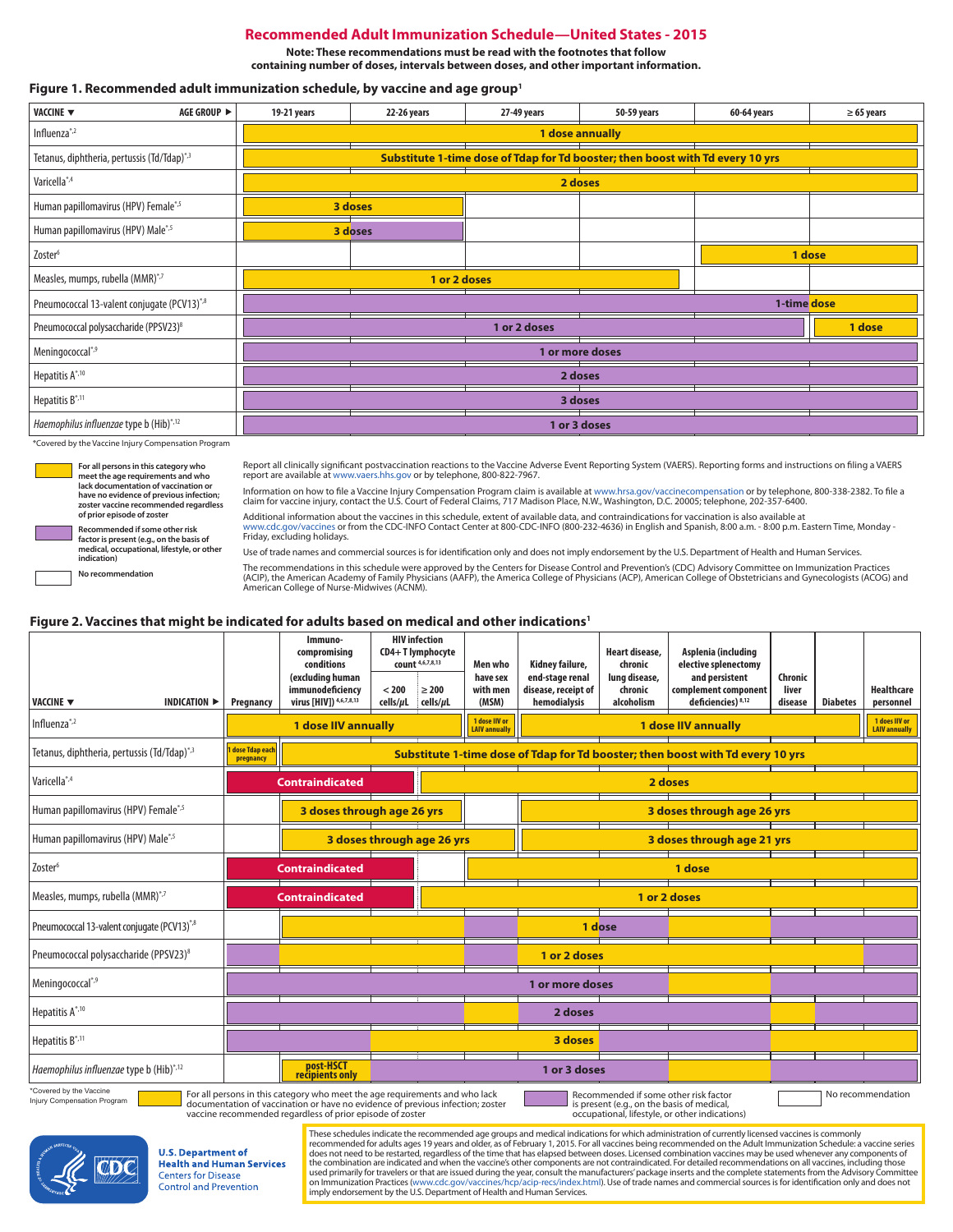# **Footnotes—Recommended Immunization Schedule for Adults Aged 19 Years or Older: United States, 2015**

# **1. Additional information**

- Additional guidance for the use of the vaccines described in this supplement is available at [www.cdc.gov/vaccines/hcp/acip-](www.cdc.gov/vaccines/hcp/acip-recs/index.html)recs[/index.html.](www.cdc.gov/vaccines/hcp/acip-recs/index.html)
- Information on vaccination recommendations when vaccination status is unknown and other general immunization information can be found in the General Recommendations on Immunization at
- [www.cdc.gov/mmwr/preview/mmwrhtml/rr6002a1.htm.](www.cdc.gov/mmwr/preview/mmwrhtml/rr6002a1.htm) • Information on travel vaccine requirements and recommendations (e.g., for hepatitis A and B, meningococcal, and other vaccines) is available at [wwwnc.cdc.gov/travel/destinations/list.](wwwnc.cdc.gov/travel/destinations/list)
- Additional information and resources regarding vaccination of pregnant women can be found at [www.cdc.gov/vaccines/adults/rec-](www.cdc.gov/vaccines/adults/rec-vac/pregnant.html)vac[/pregnant.html](www.cdc.gov/vaccines/adults/rec-vac/pregnant.html).

#### **2. Influenza vaccination**

- Annual vaccination against influenza is recommended for all persons aged 6 months or older.
- Persons aged 6 months or older, including pregnant women and persons with hives-only allergy to eggs can receive the inactivated influenza vaccine (IIV). An age-appropriate IIV formulation should be used.
- Adults aged 18 years or older can receive the recombinant influenza vaccine (RIV) (FluBlok). RIV does not contain any egg protein and can be given to ageappropriate persons with egg allergy of any severity.
- Healthy, nonpregnant persons aged 2 to 49 years without high-risk medical conditions can receive either intranasally administered live, attenuated influenza vaccine (LAIV) (FluMist) or IIV.
- Health care personnel who care for severely immunocompromised persons who require care in a protected environment should receive IIV or RIV; health care personnel who receive LAIV should avoid providing care for severely immunosuppressed persons for 7 days after vaccination.
- The intramuscularly or intradermally administered IIV are options for adults aged 18 through 64 years.
- Adults aged 65 years or older can receive the standard-dose IIV or the highdose IIV (Fluzone High-Dose).
- A list of currently available influenza vaccines can be found at [www.cdc.gov/flu/protect/vaccine/vaccines.htm.](www.cdc.gov/flu/protect/vaccine/vaccines.htm)

# **3. Tetanus, diphtheria, and acellular pertussis (Td/Tdap) vaccination**

- Administer 1 dose of Tdap vaccine to pregnant women during each pregnancy (preferably during 27 to 36 weeks' gestation) regardless of interval since prior Td or Tdap vaccination.
- Persons aged 11 years or older who have not received Tdap vaccine or for whom vaccine status is unknown should receive a dose of Tdap followed by tetanus and diphtheria toxoids (Td) booster doses every 10 years thereafter. Tdap can be administered regardless of interval since the most recent tetanus or diphtheria-toxoid containing vaccine.
- Adults with an unknown or incomplete history of completing a 3-dose primary vaccination series with Td-containing vaccines should begin or complete a primary vaccination series including a Tdap dose.
- For unvaccinated adults, administer the first 2 doses at least 4 weeks apart and the third dose 6 to 12 months after the second.
- For incompletely vaccinated (i.e., less than 3 doses) adults, administer remaining doses.
- Refer to the ACIP statement for recommendations for administering Td/Tdap as prophylaxis in wound management (see footnote 1).

# **4. Varicella vaccination**

- All adults without evidence of immunity to varicella (as defined below) should receive 2 doses of single-antigen varicella vaccine or a second dose if they have received only 1 dose.
- • Vaccination should be emphasized for those who have close contact with persons at high risk for severe disease (e.g., health care personnel and family contacts of persons with immunocompromising conditions) or are at high risk for exposure or transmission (e.g., teachers; child care employees; residents and staff members of institutional settings, including correctional institutions; college students; military personnel; adolescents and adults living in households with children; nonpregnant women of childbearing age; and international travelers).
- Pregnant women should be assessed for evidence of varicella immunity. Women who do not have evidence of immunity should receive the first dose of varicella vaccine upon completion or termination of pregnancy and before discharge from the health care facility. The second dose should be administered 4 to 8 weeks after the first dose.
- Evidence of immunity to varicella in adults includes any of the following: - documentation of 2 doses of varicella vaccine at least 4 weeks apart;
- U.S.-born before 1980, except health care personnel and pregnant women;
- history of varicella based on diagnosis or verification of varicella disease by a health care provider;
- history of herpes zoster based on diagnosis or verification of herpes zoster disease by a health care provider; or
- laboratory evidence of immunity or laboratory confirmation of disease.

#### **5. Human papillomavirus (HPV) vaccination**

- Two vaccines are licensed for use in females, bivalent HPV vaccine (HPV2) and quadrivalent HPV vaccine (HPV4), and one HPV vaccine for use in males (HPV4).
- For females, either HPV4 or HPV2 is recommended in a 3-dose series for routine vaccination at age 11 or 12 years and for those aged 13 through 26 years, if not previously vaccinated.
- For males, HPV4 is recommended in a 3-dose series for routine vaccination at age 11 or 12 years and for those aged 13 through 21 years, if not previously vaccinated. Males aged 22 through 26 years may be vaccinated.
- HPV4 is recommended for men who have sex with men through age 26 years for those who did not get any or all doses when they were younger.
- • Vaccination is recommended for immunocompromised persons (including those with HIV infection) through age 26 years for those who did not get any or all doses when they were younger.
- A complete series for either HPV4 or HPV2 consists of 3 doses. The second dose should be administered 4 to 8 weeks (minimum interval of 4 weeks) after the first dose; the third dose should be administered 24 weeks after the first dose and 16 weeks after the second dose (minimum interval of at least 12 weeks).
- HPV vaccines are not recommended for use in pregnant women. However, pregnancy testing is not needed before vaccination. If a woman is found to be pregnant after initiating the vaccination series, no intervention is needed; the remainder of the 3-dose series should be delayed until completion or termination of pregnancy.

#### **6. Zoster vaccination**

- A single dose of zoster vaccine is recommended for adults aged 60 years or older regardless of whether they report a prior episode of herpes zoster. Although the vaccine is licensed by the U.S. Food and Drug Administration for use among and can be administered to persons aged 50 years or older, ACIP recommends that vaccination begin at age 60 years.
- Persons aged 60 years or older with chronic medical conditions may be vaccinated unless their condition constitutes a contraindication, such as pregnancy or severe immunodeficiency.

# **7. Measles, mumps, rubella (MMR) vaccination**

• Adults born before 1957 are generally considered immune to measles and mumps. All adults born in 1957 or later should have documentation of 1 or more doses of MMR vaccine unless they have a medical contraindication to the vaccine or laboratory evidence of immunity to each of the three diseases. Documentation of provider-diagnosed disease is not considered acceptable evidence of immunity for measles, mumps, or rubella.

#### *Measles component:*

- A routine second dose of MMR vaccine, administered a minimum of 28 days after the first dose, is recommended for adults who:
	- are students in postsecondary educational institutions,
	- work in a health care facility, or
	- plan to travel internationally.
- Persons who received inactivated (killed) measles vaccine or measles vaccine of unknown type during 1963–1967 should be revaccinated with 2 doses of MMR vaccine.

*Mumps component:*

- A routine second dose of MMR vaccine, administered a minimum of 28 days after the first dose, is recommended for adults who:
	- are students in a postsecondary educational institution,
	- work in a health care facility, or
	- plan to travel internationally.
- Persons vaccinated before 1979 with either killed mumps vaccine or mumps vaccine of unknown type who are at high risk for mumps infection (e.g., persons who are working in a health care facility) should be considered for revaccination with 2 doses of MMR vaccine.

#### *Rubella component:*

- For women of childbearing age, regardless of birth year, rubella immunity should be determined. If there is no evidence of immunity, women who are not pregnant should be vaccinated. Pregnant women who do not have evidence of immunity should receive MMR vaccine upon completion or termination of pregnancy and before discharge from the health care facility.
- *Health care personnel born before 1957:*
- For unvaccinated health care personnel born before 1957 who lack laboratory evidence of measles, mumps, and/or rubella immunity or laboratory confirmation of disease, health care facilities should consider vaccinating personnel with 2 doses of MMR vaccine at the appropriate interval for measles and mumps or 1 dose of MMR vaccine for rubella.

#### **8. Pneumococcal (13-valent pneumococcal conjugate vaccine [PCV13] and 23-valent pneumococcal polysaccharide vaccine [PPSV23]) vaccination**

# • General information

- When indicated, only a single dose of PCV13 is recommended for adults.
- No additional dose of PPSV23 is indicated for adults vaccinated with PPSV23 at or after age 65 years.
- When both PCV13 and PPSV23 are indicated, PCV13 should be administered first; PCV13 and PPSV23 should not be administered during the same visit.
- When indicated, PCV13 and PPSV23 should be administered to adults whose pneumococcal vaccination history is incomplete or unknown. • Adults aged 65 years or older who
- Have not received PCV13 or PPSV23: Administer PCV13 followed by PPSV23 in 6 to 12 months.
- Have not received PCV13 but have received a dose of PPSV23 at age 65 years or older: Administer PCV13 at least 1 year after the dose of PPSV23 received at age 65 years or older.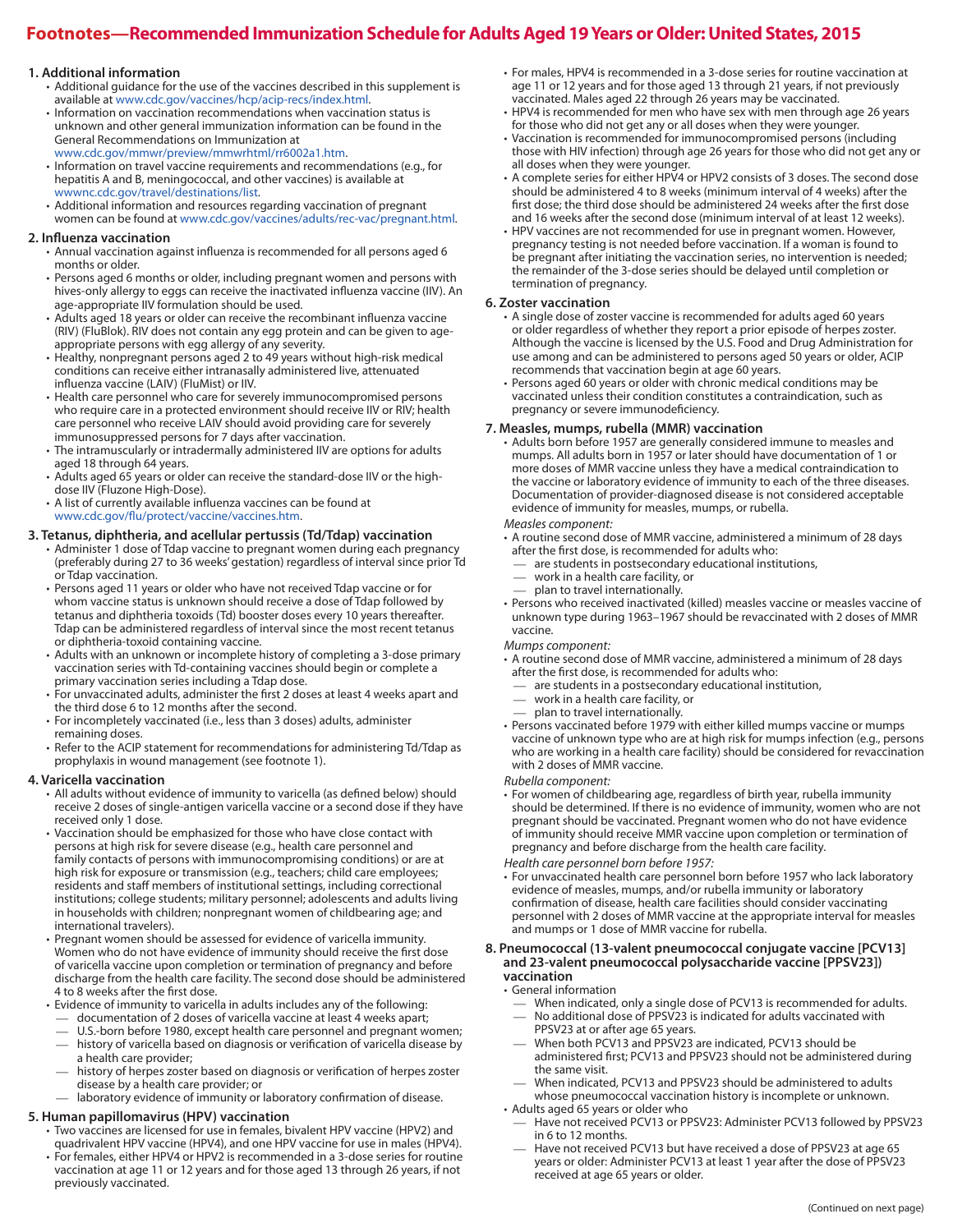# **Footnotes—Recommended Immunization Schedule for Adults Aged 19 Years or Older: United States, 2015**

#### **8. Pneumococcal vaccination (continued)**

- Have not received PCV13 but have received 1 or more doses of PPSV23 before age 65: Administer PCV13 at least 1 year after the most recent dose of PPSV23; administer a dose of PPSV23 6 to 12 months after PCV13, or as soon as possible if this time window has passed, and at least 5 years after the most recent dose of PPSV23.
- Have received PCV13 but not PPSV23 before age 65 years: Administer PPSV23 6 to 12 months after PCV13 or as soon as possible if this time window has passed.
- Have received PCV13 and 1 or more doses of PPSV23 before age 65 years: Administer PPSV23 6 to 12 months after PCV13, or as soon as possible if this time window has passed, and at least 5 years after the most recent dose of PPSV23.
- • Adults aged 19 through 64 years with immunocompromising conditions or anatomical or functional asplenia (defined below) who
	- Have not received PCV13 or PPSV23: Administer PCV13 followed by PPSV23 at least 8 weeks after PCV13; administer a second dose of PPSV23 at least 5 years after the first dose of PPSV23.
- Have not received PCV13 but have received 1 dose of PPSV23: Administer PCV13 at least 1 year after the PPSV23; administer a second dose of PPSV23 at least 8 weeks after PCV13 and at least 5 years after the first dose of PPSV23.
- Have not received PCV13 but have received 2 doses of PPSV23: Administer PCV13 at least 1 year after the most recent dose of PPSV23.
- Have received PCV13 but not PPSV23: Administer PPSV23 at least 8 weeks after PCV13; administer a second dose of PPSV23 at least 5 years after the first dose of PPSV23.
- Have received PCV13 and 1 dose of PPSV23: Administer a second dose of PPSV23 at least 5 years after the first dose of PPSV23.
- Adults aged 19 through 64 years with cerebrospinal fluid leaks or cochlear implants: Administer PCV13 followed by PPSV23 at least 8 weeks after PCV13.
- Adults aged 19 through 64 years with chronic heart disease (including congestive heart failure and cardiomyopathies, excluding hypertension), chronic lung disease (including chronic obstructive lung disease, emphysema, and asthma), chronic liver disease (including cirrhosis), alcoholism, or diabetes mellitus: Administer PPSV23.
- Adults aged 19 through 64 years who smoke cigarettes or reside in nursing home or long-term care facilities: Administer PPSV23.
- Routine pneumococcal vaccination is not recommended for American Indian/ Alaska Native or other adults unless they have the indications as above; however, public health authorities may consider recommending the use of pneumococcal vaccines for American Indians/Alaska Natives or other adults who live in areas with increased risk for invasive pneumococcal disease.
- • Immunocompromising conditions that are indications for pneumococcal vaccination are: Congenital or acquired immunodeficiency (including B- or T-lymphocyte deficiency, complement deficiencies, and phagocytic disorders excluding chronic granulomatous disease), HIV infection, chronic renal failure, nephrotic syndrome, leukemia, lymphoma, Hodgkin disease, generalized malignancy, multiple myeloma, solid organ transplant, and iatrogenic immunosuppression (including long-term systemic corticosteroids and radiation therapy).
- Anatomical or functional asplenia that are indications for pneumococcal vaccination are: Sickle cell disease and other hemoglobinopathies, congenital or acquired asplenia, splenic dysfunction, and splenectomy. Administer pneumococcal vaccines at least 2 weeks before immunosuppressive therapy or an elective splenectomy, and as soon as possible to adults who are newly diagnosed with asymptomatic or symptomatic HIV infection.

# **9. Meningococcal vaccination**

- Administer 2 doses of quadrivalent meningococcal conjugate vaccine (MenACWY [Menactra, Menveo]) at least 2 months apart to adults of all ages with anatomical or functional asplenia or persistent complement component deficiencies. HIV infection is not an indication for routine vaccination with MenACWY. If an HIV-infected person of any age is vaccinated, 2 doses of MenACWY should be administered at least 2 months apart.
- Administer a single dose of meningococcal vaccine to microbiologists routinely exposed to isolates of *Neisseria meningitidis*, military recruits, persons at risk during an outbreak attributable to a vaccine serogroup, and persons who travel to or live in countries in which meningococcal disease is hyperendemic or epidemic.
- First-year college students up through age 21 years who are living in residence halls should be vaccinated if they have not received a dose on or after their 16<sup>th</sup> birthday.
- MenACWY is preferred for adults with any of the preceding indications who are aged 55 years or younger as well as for adults aged 56 years or older who a) were vaccinated previously with MenACWY and are recommended for revaccination, or b) for whom multiple doses are anticipated. Meningococcal polysaccharide vaccine (MPSV4 [Menomune]) is preferred for adults aged 56 years or older who have not received MenACWY previously and who require a single dose only (e.g., travelers).
- Revaccination with MenACWY every 5 years is recommended for adults previously vaccinated with MenACWY or MPSV4 who remain at increased risk for infection (e.g., adults with anatomical or functional asplenia, persistent complement component deficiencies, or microbiologists).

#### **10. Hepatitis A vaccination**

- • Vaccinate any person seeking protection from hepatitis A virus (HAV) infection and persons with any of the following indications:
	- men who have sex with men and persons who use injection or noninjection illicit drugs;
	- persons working with HAV-infected primates or with HAV in a research laboratory setting;
	- persons with chronic liver disease and persons who receive clotting factor concentrates;
	- persons traveling to or working in countries that have high or intermediate endemicity of hepatitis A; and
	- unvaccinated persons who anticipate close personal contact (e.g., household or regular babysitting) with an international adoptee during the first 60 days after arrival in the United States from a country with high or intermediate endemicity. (See footnote 1 for more information on travel recommendations.) The first dose of the 2-dose hepatitis A vaccine series should be administered as soon as adoption is planned, ideally 2 or more weeks before the arrival of the adoptee.
- • Single-antigen vaccine formulations should be administered in a 2-dose schedule at either 0 and 6 to 12 months (Havrix), or 0 and 6 to 18 months (Vaqta). If the combined hepatitis A and hepatitis B vaccine (Twinrix) is used, administer 3 doses at 0, 1, and 6 months; alternatively, a 4-dose schedule may be used, administered on days 0, 7, and 21 to 30 followed by a booster dose at month 12.

#### **11. Hepatitis B vaccination**

• Vaccinate persons with any of the following indications and any person seeking protection from hepatitis B virus (HBV) infection:

- sexually active persons who are not in a long-term, mutually monogamous relationship (e.g., persons with more than 1 sex partner during the previous 6 months); persons seeking evaluation or treatment for a sexually transmitted disease (STD); current or recent injection drug users; and men who have sex with men;
- health care personnel and public safety workers who are potentially exposed to blood or other infectious body fluids;
- persons with diabetes who are younger than age 60 years as soon as feasible after diagnosis; persons with diabetes who are age 60 years or older at the discretion of the treating clinician based on the likelihood of acquiring HBV infection, including the risk posed by an increased need for assisted blood glucose monitoring in long-term care facilities, the likelihood of experiencing chronic sequelae if infected with HBV, and the likelihood of immune response to vaccination;
- persons with end-stage renal disease, including patients receiving hemodialysis, persons with HIV infection, and persons with chronic liver disease;
- household contacts and sex partners of hepatitis B surface antigenpositive persons, clients and staff members of institutions for persons with developmental disabilities, and international travelers to countries with high or intermediate prevalence of chronic HBV infection; and
- all adults in the following settings: STD treatment facilities, HIV testing and treatment facilities, facilities providing drug abuse treatment and prevention services, health care settings targeting services to injection drug users or men who have sex with men, correctional facilities, end-stage renal disease programs and facilities for chronic hemodialysis patients, and institutions and nonresidential day care facilities for persons with developmental disabilities.
- Administer missing doses to complete a 3-dose series of hepatitis B vaccine to those persons not vaccinated or not completely vaccinated. The second dose should be administered 1 month after the first dose; the third dose should be given at least 2 months after the second dose (and at least 4 months after the first dose). If the combined hepatitis A and hepatitis B vaccine (Twinrix) is used, give 3 doses at 0, 1, and 6 months; alternatively, a 4-dose Twinrix schedule, administered on days 0, 7, and 21 to 30 followed by a booster dose at month 12 may be used.
- Adult patients receiving hemodialysis or with other immunocompromising conditions should receive 1 dose of 40 mcg/mL (Recombivax HB) administered on a 3-dose schedule at 0, 1, and 6 months or 2 doses of 20 mcg/mL (Engerix-B) administered simultaneously on a 4-dose schedule at 0, 1, 2, and 6 months.

# **12.** *Haemophilus influenzae* **type b (Hib) vaccination**

- One dose of Hib vaccine should be administered to persons who have anatomical or functional asplenia or sickle cell disease or are undergoing elective splenectomy if they have not previously received Hib vaccine. Hib vaccination 14 or more days before splenectomy is suggested.
- Recipients of a hematopoietic stem cell transplant (HSCT) should be vaccinated with a 3-dose regimen 6 to 12 months after a successful transplant, regardless of vaccination history; at least 4 weeks should separate doses.
- Hib vaccine is not recommended for adults with HIV infection since their risk for Hib infection is low.

#### **13. Immunocompromising conditions**

• Inactivated vaccines generally are acceptable (e.g., pneumococcal, meningococcal, and inactivated influenza vaccine) and live vaccines generally are avoided in persons with immune deficiencies or immunocompromising conditions. Information on specific conditions is available at [www.cdc.gov/vaccines/hcp/acip](www.cdc.gov/vaccines/hcp/acip-recs/index.html)-recs/[index.html](www.cdc.gov/vaccines/hcp/acip-recs/index.html).